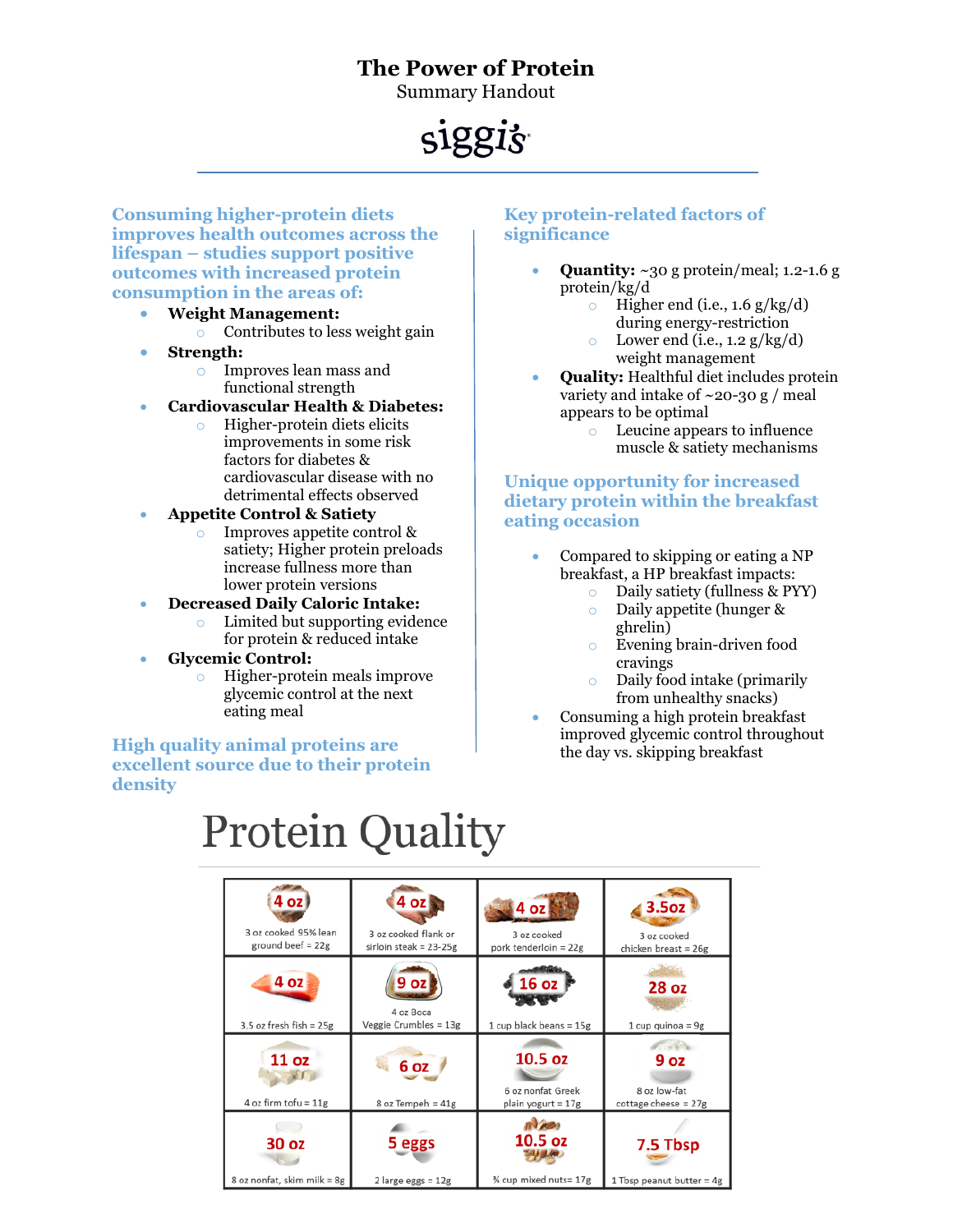#### **References:**

- Larsen TM, Dalskov SM, van Baak M, Jebb SA, Papadaki A, Pfeiffer AF, Martinez JA, Handjieva-Darlenska T, Kunešová M, Pihlsgård M, Stender S, Holst C, Saris WH, Astrup A; Diet, Obesity, and Genes (Diogenes) Project. Diets with high or low protein content and glycemic index for weight-loss maintenance N Engl J Med. 2010 Nov 25;363(22):2102-13. doi: 10.1056/NEJMoa1007137
- Damsgaard CT1, Papadaki A, Jensen SM, Ritz C, Dalskov SM, Hlavaty P, Saris WH, Martinez JA, Handjieva-Darlenska T, Andersen MR, Stender S, Larsen TM, Astrup A, Mølgaard C, Michaelsen KF; Diogenes. Higher protein diets consumed ad libitum improve cardiovascular risk markers in children of overweight parents from eight European countries. J Nutr. 2013 Jun;143(6):810-7. doi: 10.3945/jn.112.173427. Epub 2013 Apr 17
- Aller EE, Larsen TM, Claus H, Lindroos AK, Kafatos A, Pfeiffer A, Martinez JA, Handjieva-Darlenska T, Kunesova M, Stender S, Saris WH, Astrup A, van Baak MA. Weight loss maintenance in overweight subjects on ad libitum diets with high or low protein content and glycemic index: the DIOGENES trial 12-month results. Int J Obes (Lond). 2014 Dec;38(12):1511-7. doi: 10.1038/ijo.2014.52. Epub 2014 Mar 28.
- Morton RW, Murphy KT, McKellar SR, Schoenfeld BJ, Henselmans M, Helms E, Aragon AA, Devries MC, Banfield L, Krieger JW, Phillips SM. A systematic review, meta-analysis and meta-regression of the effect of protein supplementation on resistance training-induced gains in muscle mass and strength in healthy adults. Br J Sports Med. 2018 Mar;52(6):376-384. doi: 10.1136/bjsports-2017-097608. Epub 2017 Jul 11.
- Traylor DA, Gorissen SHM, Phillips SM Perspective: Protein Requirements and Optimal Intakes in Aging: Are We Ready to Recommend More Than the Recommended Daily Allowance? AdvNutr. 2018 May 1;9(3):171-182. doi: 10.1093/advances/nmy003.
- Dong JY, Zhang ZL, Wang PY, Qin LQ. Effects of high-protein diets on body weight, glycaemic control, blood lipids and blood pressure in type 2 diabetes: meta-analysis of randomised controlled trials. Br J Nutr. 2013 Sep 14;110(5):781-9. doi: 10.1017/S0007114513002055. Epub 2013 Jul 5.
- Gwin JA, Maki KC, Leidy HJ Increased Protein Consumption during the Day from an Energy-Restricted Diet Augments Satiety but Does Not Reduce Daily Fat or Carbohydrate Intake on a Free-Living Test Day in Overweight Women. J Nutr. 2017 Dec;147(12):2338-2346. doi: 10.3945/jn.117.255554. Epub 2017 Oct 25.
- Dhillon J, Craig BA, Leidy HJ, Amankwaah AF, Osei-Boadi Anguah K, Jacobs A, Jones BL, Jones JB, Keeler CL, Keller CE, McCrory MA, Rivera RL, Slebodnik M, Mattes RD, Tucker RM. The Effects of Increased Protein Intake on Fullness: A Meta-Analysis and Its Limitations. J Acad Nutr Diet. 2016 Jun;116(6):968-83. doi: 10.1016/j.jand.2016.01.003. Epub 2016 Mar 3.
- Weigle DS, Breen PA, Matthys CC, Callahan HS, Meeuws KE, Burden VR, Purnell JQ. A high-protein diet induces sustained reductions in appetite, ad libitum caloric intake, and body weight despite compensatory changes in diurnal plasma leptin and ghrelin concentrations. Am J Clin Nutr. 2005 Jul;82(1):41-8.
- Blatt AD, Roe LS, Rolls BJ. Increasing the protein content of meals and its effect on daily energy intake. J Am Diet Assoc. 2011 Feb;111(2):290-4. doi: 10.1016/j.jada.2010.10.047.
- Koren MS, Purnell JQ, Breen PA, Matthys CC, Callahan HS, Meeuws KE, Burden VR, Weigle DS. Changes in plasma amino Acid levels do not predict satiety and weight loss on diets with modified macronutrient composition. Ann Nutr Metab. 2007;51(2):182-7. Epub 2007 May 30.
- Gosby AK, Conigrave AD, Raubenheimer D, Simpson SJ. Protein leverage and energy intake. Obes Rev. 2014 Mar;15(3):183-91. doi: 10.1111/obr.12131. Epub 2013 Oct 28.
- Symons TB, Schutzler SE, Cocke TL, Chinkes DL, Wolfe RR, Paddon-Jones D. Aging does not impair the anabolic response to a protein-rich meal. Am J Clin Nutr. 2007 Aug;86(2):451-6.
- Leidy HJ, Ortinau LC, Douglas SM, Hoertel HA. Beneficial effects of a higher-protein breakfast on the appetitive, hormonal, and neural signals controlling energy intake regulation in overweight/obese, "breakfast-skipping," late-adolescent girls. Am J Clin Nutr. 2013 Apr;97(4):677-88. doi: 10.3945/ajcn.112.053116. Epub 2013 Feb 27.
- Leidy HJ, Lepping RJ, Savage CR, Harris CT. Neural responses to visual food stimuli after a normal vs. higher protein breakfast in breakfast-skipping teens: a pilot fMRI study. Obesity (Silver Spring). 2011 Oct;19(10):2019-25. doi: 10.1038/oby.2011.108. Epub 2011 May 5.
- Alwattar AY, Thyfault JP, Leidy HJ. The effect of breakfast type and frequency of consumption on glycemic response in overweight/obese late adolescent girls. Eur J Clin Nutr. 2015 Aug;69(8):885-90. doi: 10.1038/ejcn.2015.12. Epub 2015 Feb 25.
- Fulgoni VL 3rd. Current protein intake in America: analysis of the National Health and Nutrition Examination Survey, 2003-2004. Am J Clin Nutr. 2008 May;87(5):1554S-1557S.
- Paddon-Jones D1, Leidy H. Dietary protein and muscle in older persons. Curr Opin Clin Nutr Metab Care. 2014 Jan;17(1):5-11. doi: 10.1097/MCO.0000000000000011.
- Witard OC, Jackman SR, Breen L, Smith K, Selby A, Tipton KD. Myofibrillar muscle protein synthesis rates subsequent to a meal in response to increasing doses of whey protein at rest and after resistance exercise. Am J Clin Nutr. 2014 Jan;99(1):86-95. doi: 10.3945/ajcn.112.055517. Epub 2013 Nov 20.
- Symons TB, Sheffield-Moore M, Wolfe RR, Paddon-Jones D.A moderate serving of high-quality protein maximally stimulates skeletal muscle protein synthesis in young and elderly subjects. J Am Diet Assoc. 2009 Sep;109(9):1582-6. doi: 10.1016/j.jada.2009.06.369.
- Burd NA, Yang Y, Moore DR, Tang JE, Tarnopolsky MA, Phillips SM. Greater stimulation of myofibrillar protein synthesis with ingestion of whey protein isolate v. micellar casein at rest and after resistance exercise in elderly men. Br J Nutr. 2012 Sep 28;108(6):958-62. doi: 10.1017/S0007114511006271. Epub 2012 Jan 31.